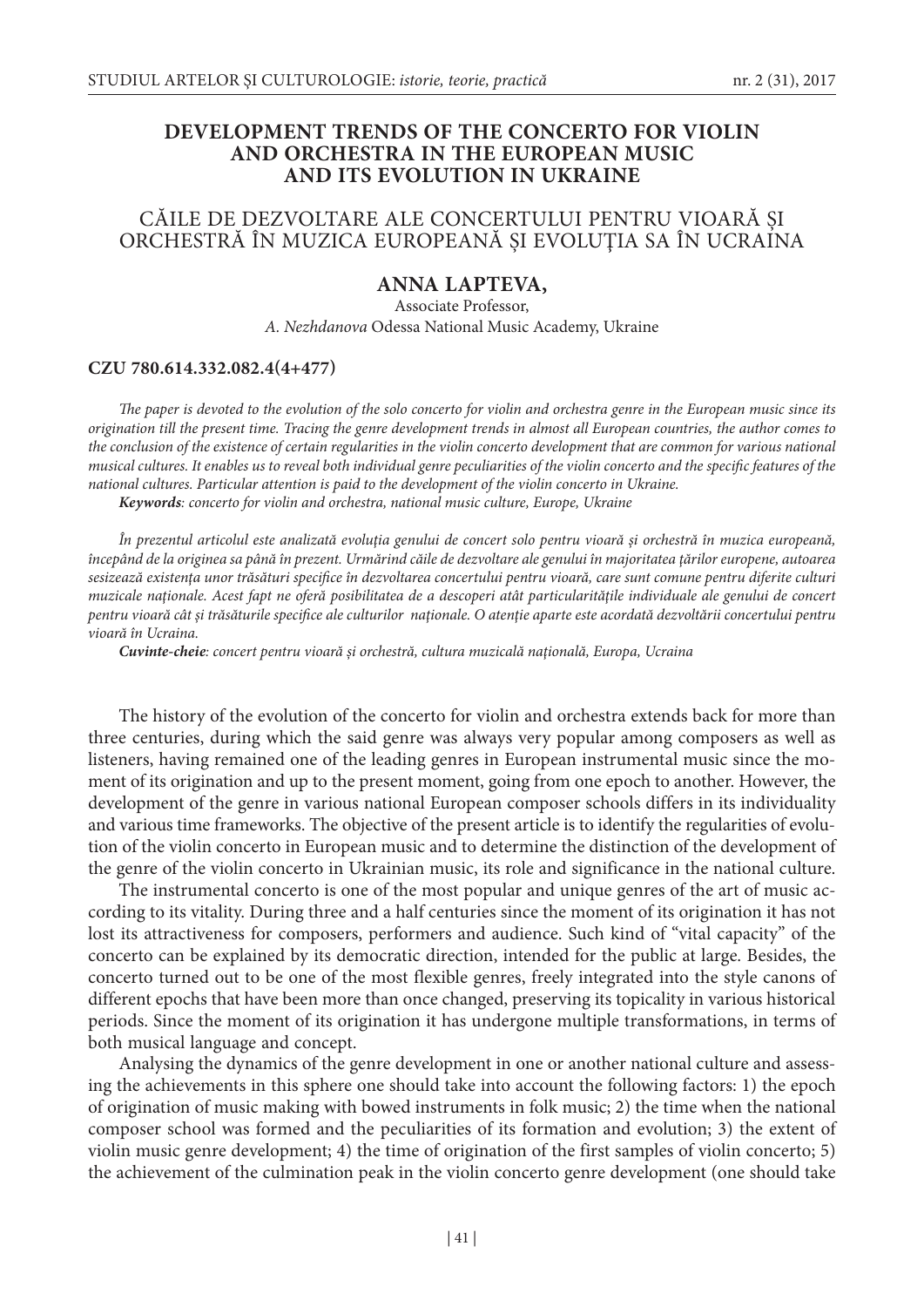into account the quantitative indicator as well as the qualitative one); 6) the correlation of the violin concerto genres among themselves and with other basic genres; 7) the intensity of development of the genre at present.

The concerto genre for a solo instrument and orchestra appears in any professional composition school, as a rule, much later than the school is formed, only at a certain stage, and shows its certain degree of maturity. Indeed, in the motherland of the violin concerto – Italy – the said genre started to be formed later than other genres of violin music, after the trio sonata, solo violin sonata and *concerto grosso*. It is quite indicative that the violin concerto appeared after such a developed cyclic genre as *concerto grosso*, inside which the solo concerto had just been formed. The solo concerto was different from the *concerto grosso* and various types of ensemble works with concert instruments by a brightly expressed individual beginning, countering the orchestra as a whole. The first samples of solo violin episodes within the frameworks of the *concerto grosso* appeared in Giuseppe Torelli's concertos in 1698 in his *Music concertos for 4 instruments*; meanwhile the concerto for violin and orchestra as individual genre appeared only in the works by A. Vivaldi in the early 18th century, i.e. more than a century later after the violin school had appeared in general, when all the other genres (opera, oratorio, cantata, sonata), exclusive of the instrumental symphony, had gone more than a century period of development. The researcher L.Raaben points out that A. Vivaldi created outstanding compositions in the genre of violin concerto, the popularity of which does not only continue at present, but it also even increases [1, c.923]. Later during the whole 18th century the violin concerto genre was developing (the brothers A. and B. Marcello, T. Albinoni, P. Locatelli, F. Veracini, G. Tartini), having reached its peak in N. Paganini's work already in the first half of the next century. The development peak of the violin concerto in Italy can be attributed particularly to this period (the early 18th – early 19th centuries). After about a hundred year pause the genre of violin concerto in Italian music was revived in neoclassical style; it was used by the composers of the 20th century: O. Respighi *Concerto in stile antico*, 1908; *Concerto gregoriano*, 1921, G. Malipiero, 1932; 1963, I. Pizzetti, 1944, M. Castelnuovo-Tedesco (*The Prophets*,1931), B. Maderna, 1969 and others, although, their works are not so popular as the earlier masterpieces.

A similar process in terms of developing the genre of violin music took place in other national cultures as well. Thus, in France the violin school appeared in the 16thh century, "hardly earlier than in Italy" [3, p. 124]. Ensemble genres for bowed instruments have appeared since the 17<sup>th</sup>century (suites, sonatas), the first *concerto grosso* – in 1730 in works by J. Aubert, and violin concertos – since the 30s of the 18thcentury in the works by J.M. Leclair, then in those by P. Gaviniès (1760). G.B. Viotti, R. Kreutzer, P. Rode and P. Baillot (between the 18th and 19th centuries) who worked fruitfully in the said genre. Later, after a certain pause, during which mainly theatrical genres were developing in France (excluding H. Berlioz), the greatest achievements of the violin concerto coincide with the late 19th century, but more often not in their "pure" form (works by E. Lalo, *Spanish Symphony*, being in its essence a hybrid genre of symphony and concerto for violin and orchestra; 1874, and in E. Chausson`s work *Poème for violin and orchestra*, 1896). Violin concertos were created by C. Saint-Saëns (1859; 1879; 1880); meanwhile in the 20th century well-known composers turned to this genre rather rarely, we can only mention the concertos with their tendency to neoclassicism by D. Milhaud (3 concertos, 1927–1958), J. Françaix (1970), А. Jolivet (1972).

Owing exclusively, to J. S. Bach's genius the genre of violin concerto appeared in Germany right after Italy and reached, let us say, an unequalled top in its development: during the Köthen period of his life (1717–1721) Bach created his famous concertos for violin and orchestra (although the professional violin school had been formed in Germany much earlier, between the 16<sup>th</sup>and the 17<sup>th</sup>centuries), having left behind his other compatriots with his concertos in various genres. After Bach, outstanding samples of violin concertos in German music appeared only about a century later – in works by L. Beethoven (1806), L. Spohr (12 Concertos, 1803 – 1844), F. Mendelssohn (1844), R. Schumann (1853), J. Brahms (1878), M. Bruch (1868, 1878, 1891), R. Strauss (1882), and in the 20thcentury –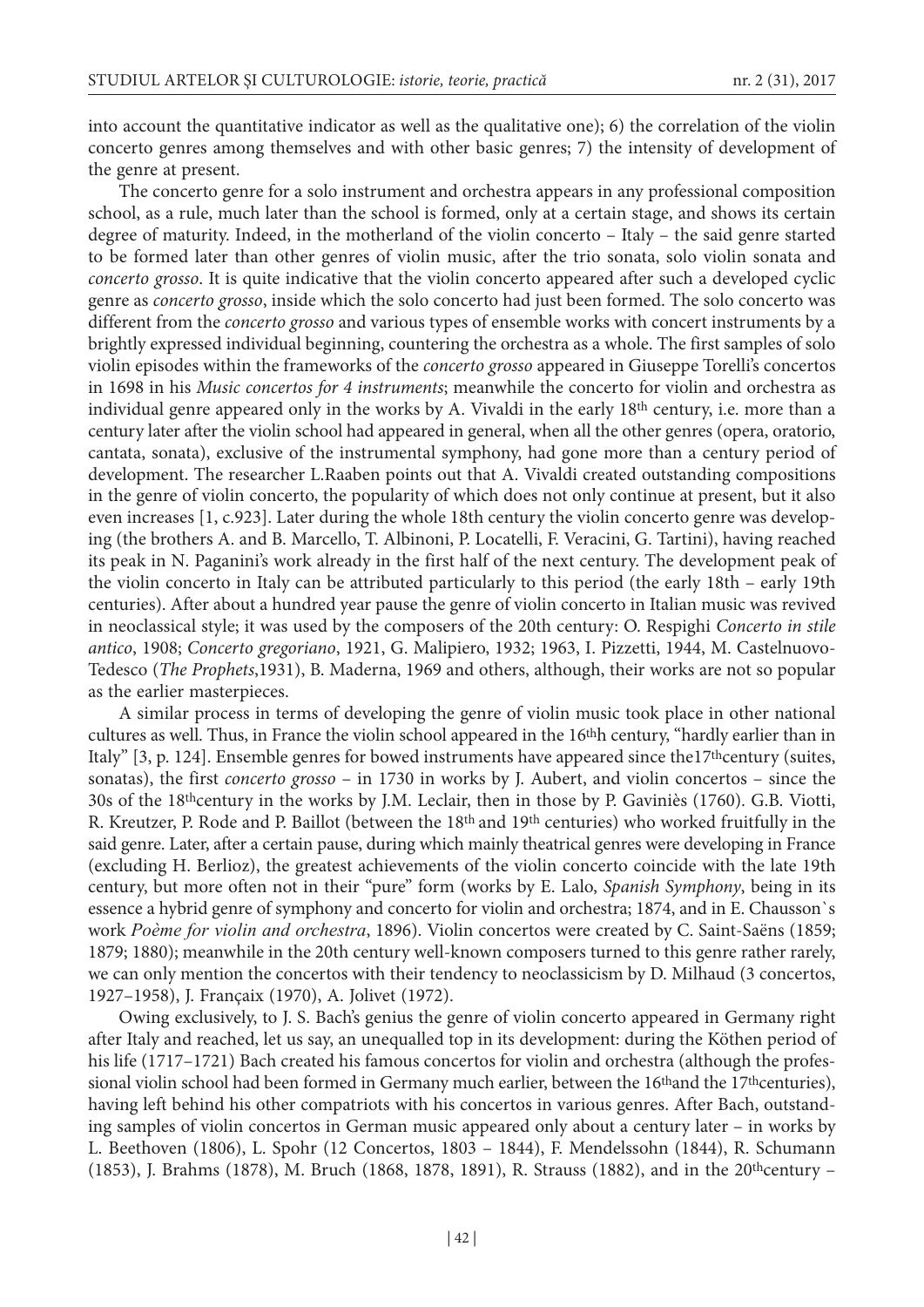P. Hindemith (1924, 1939), W. Fortner (*Violin Concerto for big chamber orchestra*, 1946).

The solo concerto appeared in Austria also after other violin compositions, in works by C. D. Dittersdorf, who created 14 samples of this genre starting with the 60s of the 18<sup>th</sup>century, though the violin school appeared almost at the same time as in Germany and gave outstanding samples of sonatas and *concerto grosso* in works by J.H. Schmeizer, G. Muffat, H.I.F. Biber. Owing to J. Haydn's and W.A. Mozart's genius wonderful samples of violin concertos appeared in Austria almost right after Dittersdorf, but then there was a pause in the development of this genre that lasted more than one hundred years up to the appearance of the works by E. Krenek (1924; 1954), A. Berg (1935) and A. Schoenberg (1936).

Although the violin school in Poland appeared in the early 16thcentury and the *concerti grossi*  – 60 years before the Italian violin school in A. Jarzebski's works – already in the first half of the 17thcentury, samples of violin concertos appear in F. Janiewicz`s and J. B. Kleczyński`s compositions not earlier than at the end of the 18th century; the real flourishing of the genre was connected with H. Wieniawski in the middle of the next century. The genre preserved its popularity among Polish authors in the 20th century; among famous composers who turned to the violin concerto genre were M. Karlowicz (1902), K. Szymanowski (1916; 1933), G. Bacewicz (7 concertos, 1937 – 1965), K. Meyer (1965; 1996), K. Penderecki (1977; 1995 called *Metamorphoses*).

Folk music-making on bowed instruments in Czech had appeared, let us say, earlier than in other countries, starting from the  $18$ <sup>th</sup>century. The professional composer school was formed with difficulties because of historic circumstances, when the country lost its independence in the year of 1620. That is why in the following centuries Czech was mostly represented by composers-immigrants, greatly influencing the composer schools of other countries. Violin concertos appeared in works by J.V. Stamic, who headed the famous Mannheim school of composers in the middle of the 18<sup>th</sup>century. The development of this genre was continued by Stamic's sons – C. and A. Stamic, the brothers F. and J.I. Benda, the brothers P. and A. Wranitzky, J. Mysliveček, F.A. Míča, V. Pichl, J.B. Vanhal and others. However, in the next century the development of the genre was suspended: in connection with the historic tasks of the renewal of Czeck music in their country, the composers created, first of all, vocal and instrumental works as well as program ones. Among the exceptions there were violin concertos by the Moravian violinist and composer H.W. Ernst (including his famous *Pathetic concerto*) and by A. Dvořák (1879). Only in the 20thcentury the Czech composers created individual samples of the said genre. Thus, one of the most significant Czech composers, B. Martinů, created two violin concertos (1934; 1943), J. Ježek – justone (1930). As one can see, this genre was not popular among modern Czech composers.

The national school of composers in Russia started to be intensively formed in the 70s of the 18<sup>th</sup>century (without taking into account the church vocal genres, which had appeared much earlier). At the end of the century the violin music genres were represented by I.Y. Khandoshkin. A number of violin concertos, which are considered to be lost, and a viola concerto are considered to have been created by him, but the authenticity of their authorship has not been proven. We suppose that Khandoshkin, being at the egress of the national violin school, despite the creation of concerto cycles of variations and sonatas, at once could hardly create such a complicated, in terms of composition, genre as concerto. Several violin concertos by minor composers (but outstanding violinists) appear in the first half of the 19<sup>th</sup>century: G. Rachinskiy, H. Afanasiev, A. Lyvov, being of historical significance only. After A. Rubinstein had created a violin concerto in 1857, which was not attributed to the composer`s successful creative works [13, p. 92], there appeared P. Tchaikovsky's concerto (1878) – the first masterpiece in the violin concerto genre in Russian music. Later, after a twenty-year-long pause, already in the early 20<sup>th</sup>century, we observe great rise in the development of the Russian violin concerto, continuing up to the present time, not only and not as much as in the quantitative respect, but also in the creation of real masterpieces. A certain pause in the development of the genre lasted only for about 15 years after 1917 as a result of well-known historical and social events, when more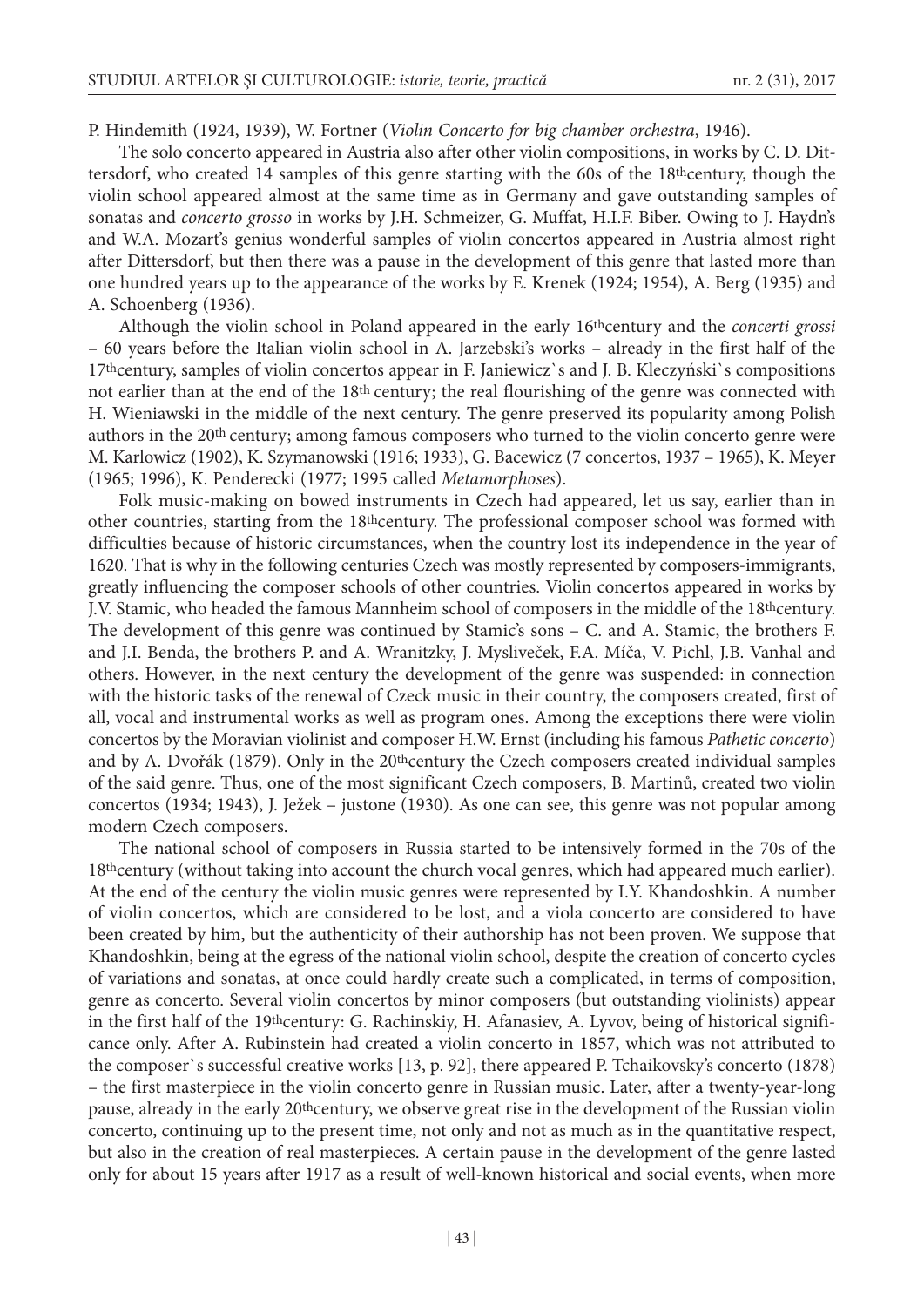or less significant concertos did not appear. Let us mention only great and outstanding composers, who turned to this genre, taking into account the Russian authors from foreign countries: А. Arensky (1901), А. Glazunov (1904), S. Liapunov (1915), S. Prokofiev (1917; 1934), I. Stravinsky (1931), А. Grechaninov (1932), N. Miaskovskiy (1939), V. Shebalin (1839), А. Khachaturian (1940), D. Kabalevsky (1948), D. Shostakovich (1948; 1967), М. Weinberg (1948; 1959), B. Tishchenko (1958), T. Khrennikov (1959), B. Arapov (1964), B. Chaikovsky (1969), А. Eshpai (1956–1994), E. Denisov (1977), S. Gubaidulina (*Offertorium*, 1980–1986), А. Schnittke (4 concertos, 1957–1984), М. Tariverdiev (1992), R. Schedrin (1997), А. Tchaikovsky (1997), V. Ekimovsky (*Attalea princeps*, 2000), etc. Of special significance is concerto No1 for violin and orchestra by D.Shostakovich that is included in the repertoire of many famous violinists. The researcher L.Raaben wrote:"As genre this concerto is a grandiose symphony for violin and orchestra dedicated to the tragedy of war" [2, p.192].

The Belgian school of composers is peculiar because mostly the violin music genres were the first ones to have developed; they include the violin concerto genre in works by S. A. Bériot and H. Vieuxtemps (the middle of the 19<sup>th</sup> century), E. Ysaye (between the 19<sup>th</sup>and 20<sup>th</sup> centuries); however, later this genre lost its popularity among Belgian composers; one can mention two concertos by J. Absil, a 20thcentury composer, and R. Defossez (1951).

Music making on bowed instruments in Hungary started to develop in the 17thcentury. However, the professional school of composers, in consequence of foreign rules, appeared a little later as compared to other European countries, in the 19thcentury. At the first stage of its development the violin concerto genre in Hungary was represented by J. Joachim's works. Only in the 20<sup>th</sup>century more or less outstanding violin concertos appeared in works by B. Bartók (1908; 1938), E. Dohnányi (1915; 1950), Z. Durkó (1964).

Professional English music had the first outstanding samples of works for bowed instruments in H. Purcell's works in the late 17<sup>th</sup>century. It is known that because of various circumstances the English school of composers was revived starting from the 19thcentury. That is why the first English concerto for violin and orchestra appeared only in 1910 in the works by the founder of this school – E. Elgar. Later the genre was taken up by such outstanding composers of England as F. Delius (1916), B. Britten (1939), W. Walton (1939).

Romanian music, despite the development of folk music-making with the participation of the violin and popularity of violin genres, the composers started using the concerto for violin and orchestra only in the second half of the 20<sup>th</sup>century (D. Bughici, 1955, 1977; W. Demian, 1956; P. Constantinescu, 1957; M. Andricu,1960; W. H. Berger, 1965; N. Buicliu; D. Cuclin). Nevertheless, none of them became world famous or considerably popular.

The professional school of composers in Bulgaria, similarly to those in Hungary and Romania, appeared comparatively late, only after the country had become independent in 1878. The first concerto for violin and orchestra was created by P. Vladigerov in 1921; the composer did not achieve harmonic fusion of means inherent to the genre in general, with Bulgarian national melodic and intonation principles. Let us notice that all the new schools of composers faced this problem. Later violin concertos were created by the eminent Bulgarian composers L. Pipkov (1951) and Dimitr Christov (1966).

We should also mention the famous Croatian composer and violinist of the  $18<sup>th</sup>$ century I. M. Jarnović, the author of 20 concertos for violin. Among significant Yugoslavian composers, whose professional schools were formed only in the 1920s-30s, the genre of the concerto for violin and orchestra was not popular (unlike other concerto genres with solo violin). Only the violin concertos by the Croatians S. Sulek (1951) and A. Dobronić (1953), Slovenians B. Arnič (1969), S. Osterc (concerto for violin and seven instruments, 1928) and L. M. Škerjanc (1944), a Serbian Z. Mulić are famous.

The history of violin concerto in Norway is very significant. Folk music-making traditions, inclusive of those for violin (the so called Hardanger fiddle, a national type of violin, having 4 or 5 additional resonating strings), appeared from time immemorial. That is why it is reasonable that one of the founders of the national school of composers, the famous violinist and composer O. B. Bull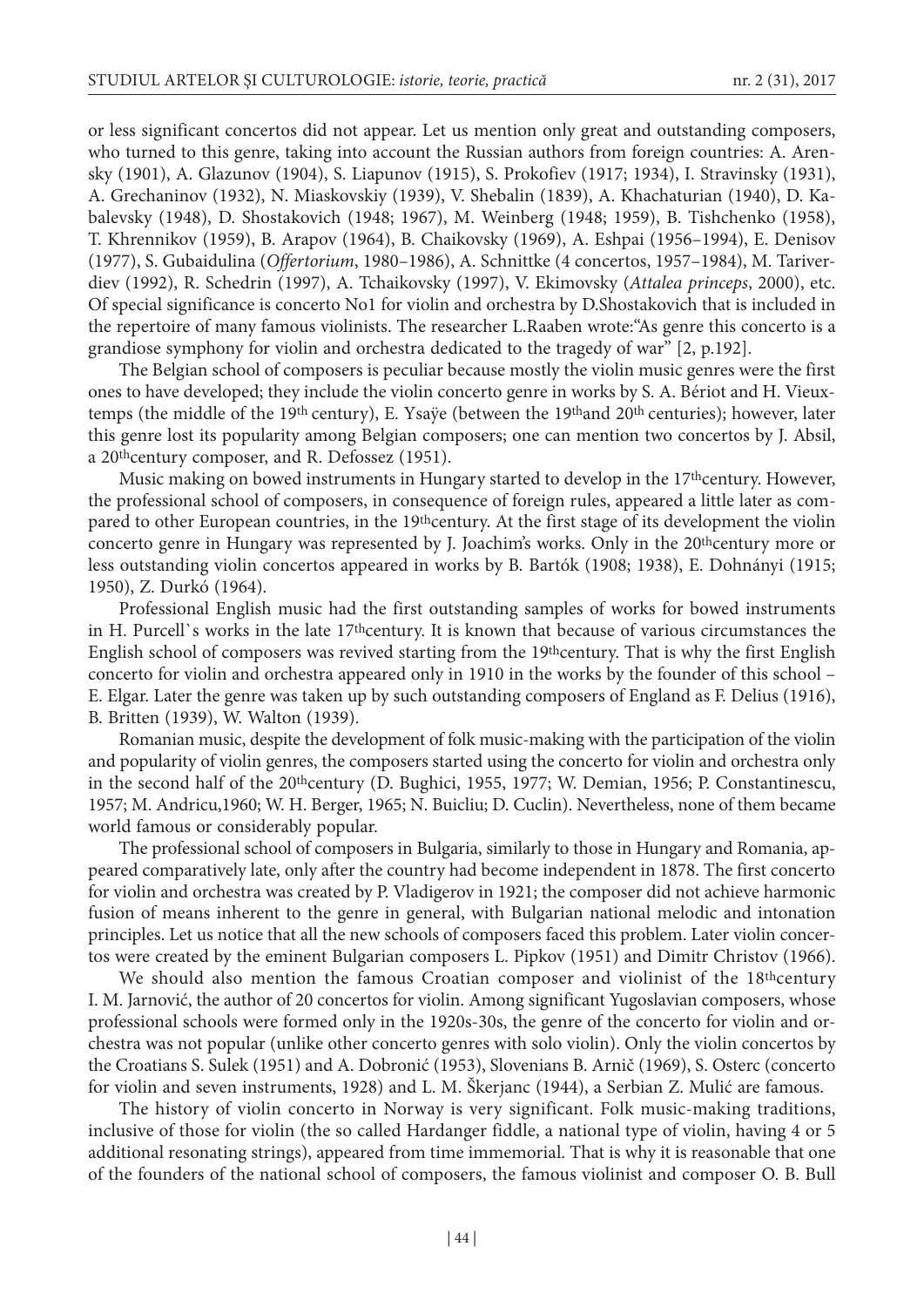created in the middle of the century a number of violin works of various genres, including two concertos for violin and orchestra. Then this genre turned out to be rather popular among Norwegian composers, almost all of which (exclusive of the great E. Grieg) created samples of this genre: J. S. Svendsen (1869), C. Sinding (1898; 1901; 1917), B. Brustad (1924; 1927), K. Egge (1953), H. S. Sæverud (1956), G. Tveitt (1939), who wrote two more unique in their sort concertos for Hardanger fiddle (1956, 1957).

The Swedish school of composers started to be formed in the first half of the 18thcentury, its founder J. H. Roman created violin concertos, embracing all the typical genres of his time, but without any intention to convey national peculiarities. At first foreign composers were leaders in Swedish music, that is why their works are not of great interest. Later, when the national school of composers was being formed and developed, the following composers of Sweden were the most famous ones who turned to the genre of concerto for violin: F. A. Berwald (1820), K. М. Atterberg (1913), N. K. Berg (1918), H. K. Rosenberg (1924; 1951), D. Wirén (1946), K. B. Blomdahl (1948), G. de Frumerie (for two violins and orchestra *Dante*, 1977), А. Petersson (concertos for violin and viola with orchestra).

The Finnish national school of composers began to be formed in the middle of the 19thcentury. Already in 1845 F. Pacius, born in Germany, intending to harmonize the German romantic school and Finnish folk songs, created a concerto for violin and orchestra. One of the greatest achievements of Finnish music is the famous violin concerto by J. Sibelius (1903) that became popular in the whole world. Later, violin concertos were created by E. Melartin, A. Merikanto (4 concertos), U. K. Klami, E. Rautavaara, though they are not as good as those of their great predecessor.

The professional school of composers in Denmark started to be formed in the 16<sup>th</sup> century, having at first the nature of imitating Venetian authors. Gradually releasing themselves from foreign impact, the Danish composers started turning to the genre of concerto for violin only of the Romantic epoch, though rather late. The following eminent Danish composers created violin concertos: N. Gade (1880), А. Gade (1889; 1899), E. Hartmann, А. Enna (1897), P. E. Lange-Müller (1902), C. Nielsen (1911), S. Salomon (1916), J. L. Emborg (two concertos, the first of which in 1926), P. Nørgård (1987). As one can see, the share of the genre of violin concerto in Denmark is quite big; some of them are significant.

In Greece it started to be formed in the 1830s. Only very few composers turned to the genre of violin concerto; it is not typical of Greek music. This can be explained by the late time of the formation of the professional school of composers in Greece (the middle of the 19thcentury), and when the prerequisites for writing concertos for violin by Greek composers appeared, the interest in this genre decreased in the whole Europe. We only know violin concertos by Т. Antoniou (1965) and P. Petridis (1972).

The genre of concerto for violin and orchestra was not popular among Spanish composers, despite the presence of the national school of composers since the Renaissance era. It is indicative that the great Spanish violinist P. Sarasate did not write concertos. The outstanding Spanish composers I. Albéniz, E. Granados, М. de Falla did not create violin concertos as well. Only the concertos written by the Spanish composers of the following generation – R. Halffter (1940), C. Halffter (1979; 1991) and *Concerto de estio* J. Rodrigo (1943) are well-known at present. The following more or less, famous composers from Switzerland, who created violin concertos during the Romantic era and later are: J. Raff (2 concertos), E. Hegar, E. Bloch, C. Beck (1940), F. Martin (1951), R. D'Alessandro, О. Nussio.

The Moldovan school of composers was formed, as a result of historic circumstances, rather late, in the middle of the 20<sup>th</sup>century. But the Moldovan composers quickly started to create large-scale symphonic genres: the first concerto for violin and orchestra in the country was already created in 1944 by S. Neaga, later by D. Gershfeld, V. Poliakov, S. Lobel, Z. Tkach (1972), B. Dubosarski (1973; 2015), G. Neaga (1973; 1978), S. Buzila (1986), V. Rotaru (1990), G. Ciobanu (*Moments*, 2016). However, one can see that the genre did not become considerably popular among the composers of Moldova, particularly during the last two decades.

The Baltic States (Estonia, Lithuania and Latvia) started to form their schools of composers in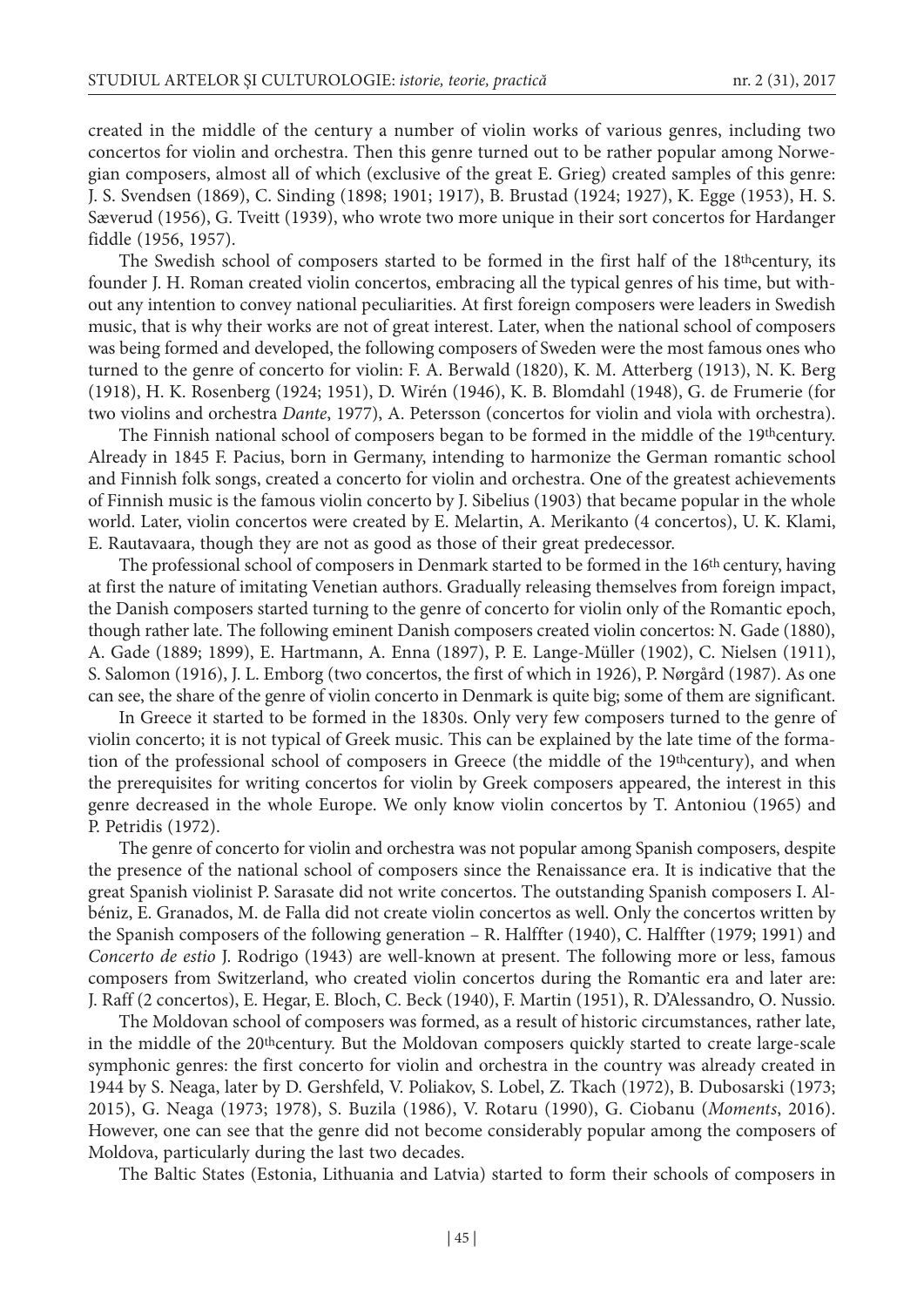the late 19th– early 20thcenturies. Concertos for violin first appeared much later, other genres were of priority. The most famous authors of violin concertos are the Latvians J. Ivanov (1951), А. Grinup (*Concerto-legend*, 1964), R. Kalsons (1971), the Lithuanians B. Dvarionas (1948), E. Balsys (1954, 1958), S. Vainiûnas (1960), the Estonians H. Eller (1933, 2nd ed. 1961), E. Tubin (1942; 1945, 2nd ed. 1949), B. Kõrver (1951), J.Rääts (1963), А. А. Pärt (*Darf ich* for violin, bells in Cis (ad lib.) and string orchestra, 1995/1999).

This genre is not specific to the Portuguese and Albanian composers because of insufficient development of their professional schools of composers, being of provincial nature. One can mention only a concerto by the Albanian composer N. Zorachi (1969).

As one can see, the largest number of concertos for violin and orchestra in Western Europe is inherent to the late Baroque era, pre-Classicism and mature Classicism. The relative small number of concertos for violin and orchestra in the 20thcentury can be explained by the composers` enlarged interest in compositions with various concerto instruments in the Neoclassicism style: the Concerto grosso was reborn, double and triple concertos of different kinds with the participation of the violin appeared more often than for solo violin, concertos for orchestra, various "Music for the violin and string instruments" and others. Also, in connection with the development of the neo-folk style, the violin concerto became less topical. It is indicative, for example, that the eminent Romanian composerviolinist G. Enescu did not turn to the concerto for violin, preferring other concerto genres with the participation of the solo violin – rhapsody and suite. In comparatively new national schools of composers their culmination peak of development shifted by one-two centuries.

As we see, various countries had the genre of concerto for violin and orchestra developed in different ways. The main regularities in the evolution of one or another musical national culture can be clearly observed: after the appearance of a professional school of composers and genres of violin music it takes about a century to start creating violin concertos. It may be observed in Italy, Austria, Russia, Poland, Czech, Denmark, Sweden. This circumstance can be explained by the compositional complexity of the concerto for solo instrument and orchestra with characteristic intensive symphonic development, necessity to overcome divertissement, rhapsody and suite features that require the highest professionalism from an author. That is why, the appearance of the genre of violin concerto indicates a rather high stage of maturity in the development of a school of composers in one country or another. In some cases, a century term from its origination till the time of creating violin concertos was half-shortened (France, Belgium), and sometimes was even less, depending on historic circumstances. Thus, in the countries, where professional schools of composers appeared rather late, the time of creating violin concertos is shortened, sometimes considerably (for instance, in Moldova). In case of the presence of bright composers in the national culture, the genre development possibly provides the creation of outstanding samples of violin concertos at an earlier stage, afterwards there is a certain pause of several decades and more (Germany – J. S. Bach, Russia – P. Tchaikovsky). On the other hand, some countries (Belgium, Norway) had their first violin concertos at once in the process of formation of professional schools of composers, that is a peculiarity of their development in these countries. In the 20<sup>th</sup>century the development intensity of the genre of the concerto for violin and orchestra was reduced, except for that in Russia, and, as we will see, in Ukraine.

The Ukrainian violin concerto had a peculiar way of development. It is known that the violin was loved and appreciated in Ukraine during several of the last centuries by folk musicians as well as among aristocracy. However, the concerto for violin and orchestra as genre appeared in Ukrainian professional music rather late – the first sample was created only in 1919 by V. Kosenko as one piece (op. 6, *a-moll*), but it was still left unfinished and unorchestrated. The following Ukrainian violin concertos appeared in works by P. Glushkov (1936; 1944). Afterwards, the genre of concerto for violin and orchestra became quite popular and valued in Ukraine, and the intensity of their creation increased. Violin concertos were created by S. Liudkevich (1945), S. Steinberg (1946), V. Rozhdestvensky (1947), V. Gomoliak (1949), Y. Znatokov (1949; 1952; 1955), A. Mukha(*Youth*, 1952), I. Polsky (1953), G. Zhu